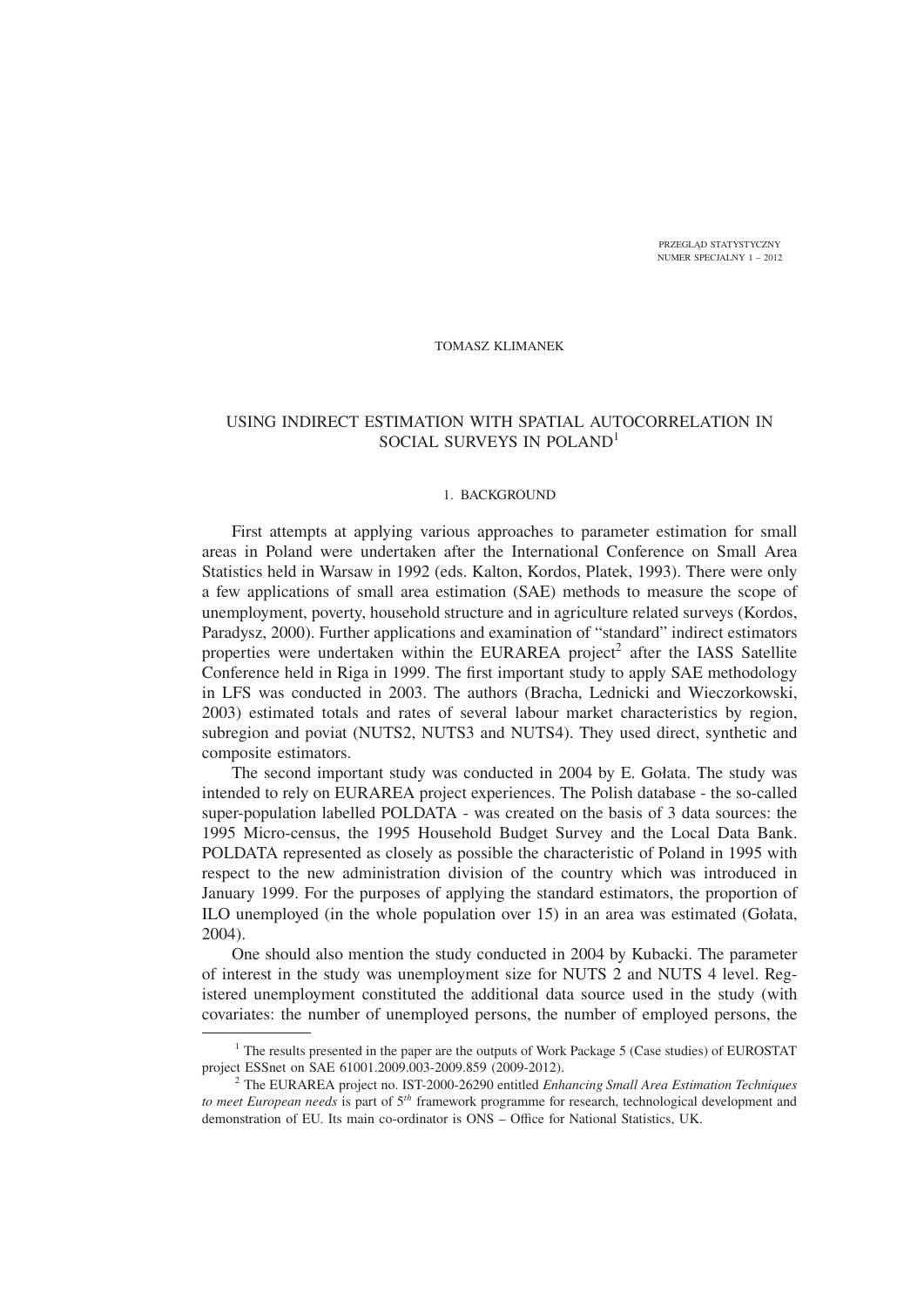number of economically inactive persons, the number of dwellings and the number of persons aged 15 and above, Kubacki, 2004).

Both design and model based types of estimators were applied:

- design based estimators including post stratification methods (both ratio and regression estimator), synthetic estimator (both ratio and regression estimator),
- model based estimators include empirical Bayes (EB) estimator and hierarchical Bayes (HB) estimator.

Recent years have seen a growing interest in new possibilities and tools developed to meet the growing demand for estimates at local level. Special projects were carried in the Central Statistical Office (CSO) in cooperation with university researchers. The projects referred to different subjects, for example: labour market, household structure, business statistics including small business. From the perspective of the Population Census 2011, which was in progress at the time, special research was undertaken within the Central Statistical Office and newly established Centre for Small Area Statistics in Poznan. It was aimed at examining administration registers, their quality and usefulness as sources of auxiliary variables in small domain estimation. But practical application of SAE methods of official statistics in Poland is still not part of normal practice.

#### 2. GENERAL SETUP

The aim of the Author was to continue explorations of estimating labour market characteristics for small domains. First, data infrastructure referring to economic activity and unemployment is presented and discussed. The intention was to include all variable categories, which experience has shown to be effective. In the case of  $ILO<sup>3</sup>$ unemployment the 'standard variables' are: age, sex, education, employment status and housing. In the study data from the following sources were used:

- Register of Unemployed,
- Vital Statistics Register,
- Tax Register data will be used in an indirect form via Commuting Survey which was based on data from Tax Register – the first edition of the survey is available for 2006.

Taking into account special features of the labour market in Poland, especially its high territorial differentiation, various estimation techniques will be analysed. Theoretical approaches to estimation with spatial effects proposed by R. Chambers  $\&\,A$ . Saei (2003) together with the SAS software provided by EURAREA project are considered

<sup>&</sup>lt;sup>3</sup> ILO unemployment – unemployment defined according to International Labour Organization, which is comparable among European and non-European countries. According to this definition the unemployed in general comprise all persons above a specified age who during the reference period were: without work, that is, were not in paid employment or self employment during the reference period; currently available for work, that is, were available for paid employment or self-employment during the reference period; and seeking work, that is, had taken specific steps in a specified recent period to seek paid employment or self-employment.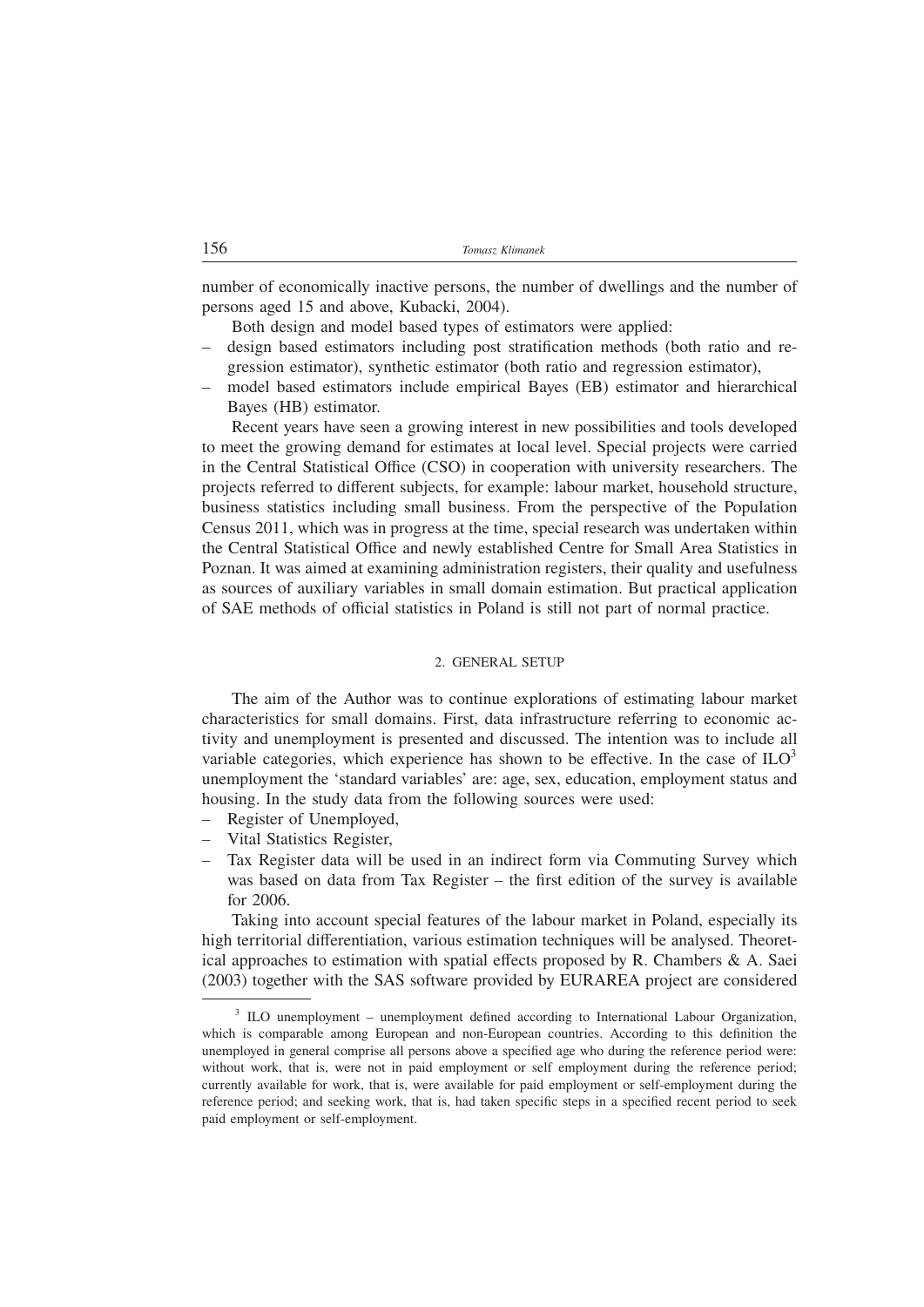and adjusted to fit specific arrangements. The standard EURAREA estimators used in the study are: direct (for comparative reasons), generalised regression estimator – GREG, synthetic and EBLUP. Also EBLUPGREG, which takes into account spatial correlation structure, was applied.

The structure of economically active population and, especially, unemployment and its structure are of exceptional social interest in Poland. Unemployment, since the very beginning of 90's has assumed alarming dimensions and is characterised by great territorial differentiations at the national as well as regional level. This characteristic is due to structural differences in economy and regional inequalities shaped by distinct historical experiences as well as the transformation process. Regularities observed at the national level, in most cases, cannot be generalised and differ from region to region. For example, in June 2011 the highest registered unemployment rate in Poland was observed in the Warmia-Masuria Province – 19,5%, and the lowest in the Wielkopolska Province –  $9.1\%$  (province (voivodship) refers to the NUTS2 level according to Eurostat territorial division).This situation requires advanced studies reflecting regional specificities.

Data available from the Labour Force Survey enable estimation of employed and unemployed for the whole country by age, sex and place of residence: urban and rural areas. But at the regional level (NUTS2) only aggregated data can be obtained from LFS differentiated by sex and place of residence (into urban and rural areas), but not by age.

The goal is then to estimate the percentage of unemployed people in the population of 15 and older<sup>4</sup> at the NUTS3 level based on data from the Labour Force Survey  $1^{st}$ quarter of 2008. Although there had been previous attempts to estimate unemployment at the NUTS4 but they were not very satisfactory.

### 3. DESCRIPTION OF THE SURVEY AND EMPLOYMENT-RELATED POPULATION FLOW **STUDY**

Labour Force Survey

The LFS methodology is based on the definitions of the economically active population, the employed and the unemployed adopted by the Thirteenth International Conference of Labour Statisticians (October 1982) and recommended by the International Labour Office. The survey concentrates on the situation from the point of view of economic activity of population, i.e. the fact of being employed, unemployed or economically inactive in the reference week. The labour force survey is a probability sample survey.

Sampling for the LFS follows the two-stage household sampling. The primary sampling units subject to the first stage selection, are census units called census clasters

<sup>&</sup>lt;sup>4</sup> It is different from the unemployment rate but such an assumption will significantly simplify the computations, especially as far as the MSE of the estimators is concerned.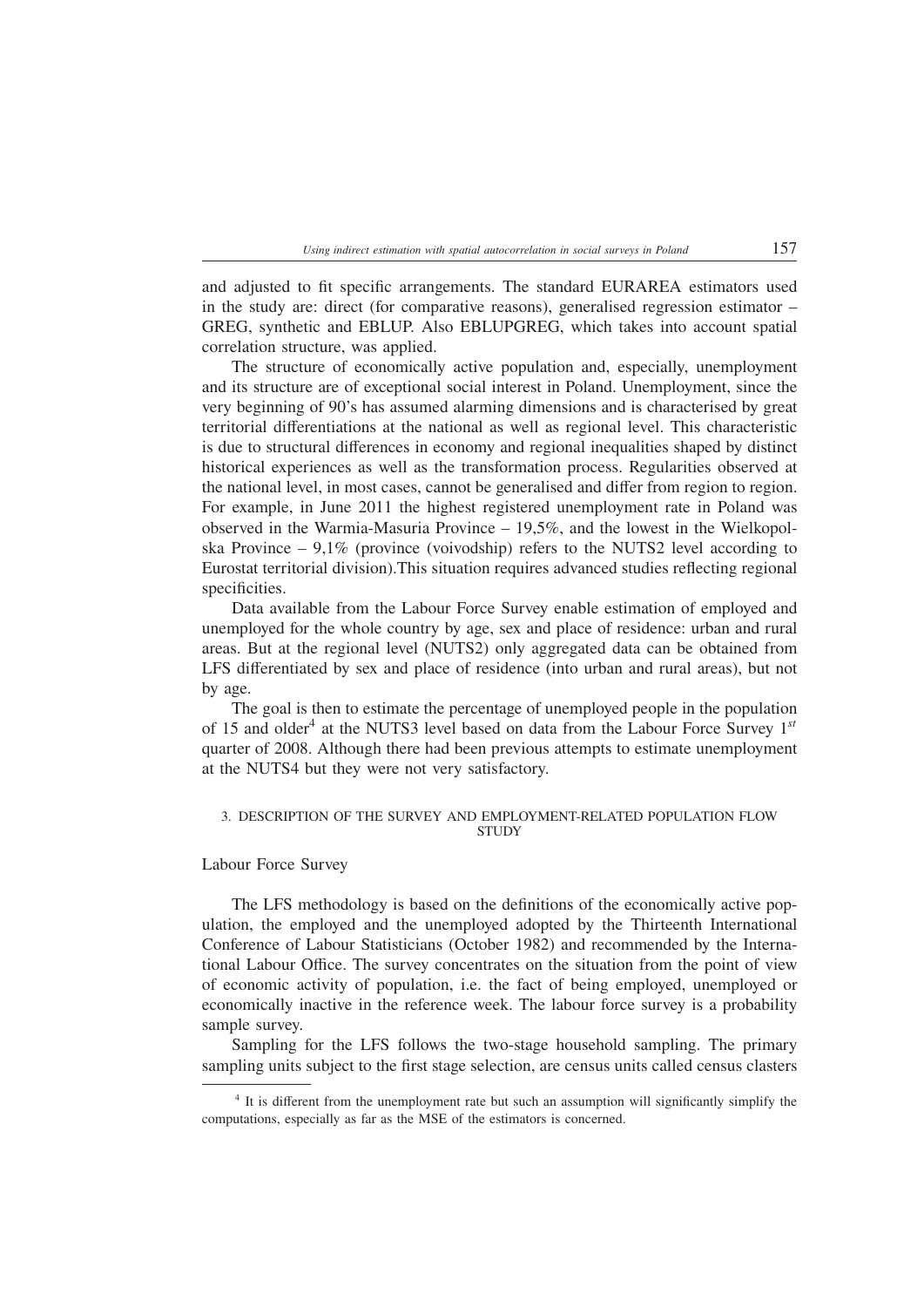$-CCs$  in towns, while in rural areas they are enumeration districts  $-EDs^5$ . Second stage sampling units are dwellings<sup>6</sup>. The primary sampling units (PSU) are sampled with the application of the so-called stratification. Strata correspond to provinces (voivodships). Strata within provinces were created depending on the size of a place; rural areas were included into the smallest ones.

The estimation process consists of defining the appropriate generalizing factors, referred to as weights. This is achieved in three steps. The first step provides primary weights, which basically are the reciprocals of selection probabilities for ultimate sampling units (i.e. dwellings), which compensates for the disproportionate construction of the sample. The secondary weights are calculated in the next step by dividing primary weights by R, where R rate depends on the category of a place of residence of a given dwelling (the rural area or one of the five town classes mentioned above). The secondary weights are also final for the results concerning households and families. Final weights for the results concerning the population are calculated in the third step. The purpose of this step is to adjust the LFS results to the current demographic estimates. It is given by calculating the so-called modifiers for each of 48 categories defined by the place-of-residence (urban/rural), sex and 12 age groups. Final weights result from multiplying secondary weights by adequate modifiers.

The variances of complex estimators obtained in LFS cannot be estimated with ordinary methods and special, approximate procedures must be employed. Since 2003 one of the most popular approximate methods has been chosen for this purpose, based on the resampling and bootstrap rule. The detailed description of the bootstrap procedure applied in the variance estimation for LFS estimates in Poland is presented in details in Bracha et al. (2003).

Tax Register – general characteristics of an employment-related population flow study in 2006

The use of administrative registers in Polish public statistics is at the initial stage. The only larger study in which they played a supporting role was the 2011 National Census, which relies on information from various sources in order to collect certain data (reducing the burden on respondents), update the sampling frame for sample surveys and to update the database of buildings and dwellings. Wider access to administrative databases provides an opportunity for Polish public statistics to develop methods of

<sup>&</sup>lt;sup>5</sup> In rural areas application of smaller first stage sampling units is useful for organizational reasons, but negatively influences precision of results for these areas. In order to improve this, the principle of the so-called overrepresentation of rural areas was applied, i.e. the number of dwellings sampled from rural areas is about 10% higher than the number resulting from the so-called proportional allocation (related to the number of dwellings in the whole population).

 $6$  Sampling of primary sampling units and dwellings is conducted on the basis of the Domestic Territorial Division Register, including among others a list of territorial statistical units and a list of dwelling addresses within CC's and EDs.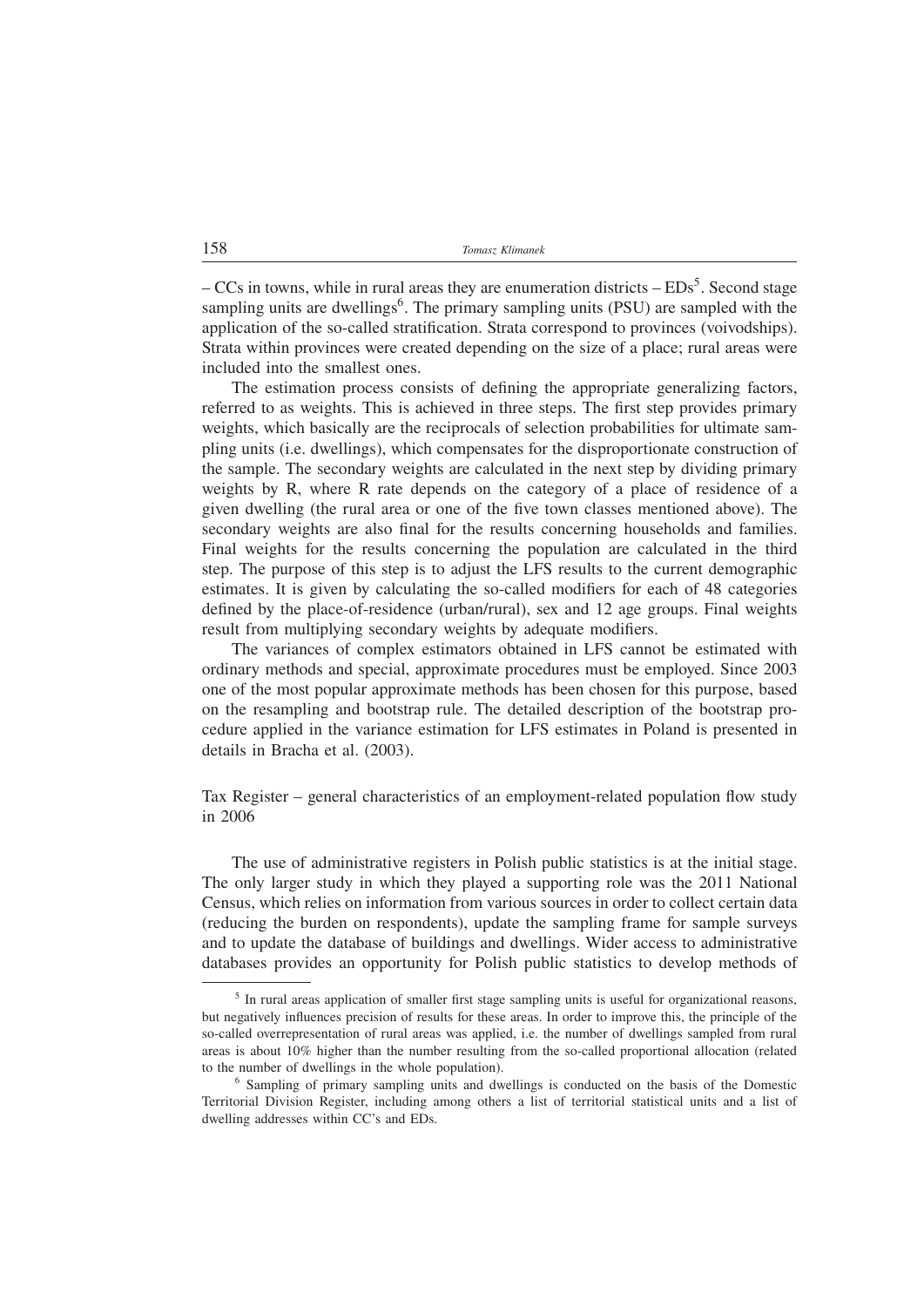how they can be used in statistical reporting, and consequently, to upgrade the statistical infrastructure.

A study of employment-related population flow was conducted on the basis of data from the tax system collected in the POLTAX database in the Statistical Office in Poznan in 2009. The study was intended to provide estimates about the volume and directions of commuter traffic involving people in paid employment, using data from 31 December 2006. The results and the methodological details of the study have been made partially available in the Regional Data Bank and in the book entitled "Commuting in Poland", edited by K. Kruszka, Poznan, in October 2010.

Registers, after verification and cleaning, turned out to be a good source of information about the structure of economic activity from the territorial perspective. Additionally, the set included characteristics of sex and age (variable derived from the variable "birth date"), which enabled another breakdown. One disadvantage is their incompleteness. In addition, they do not cover all the characteristics reported in other studies (such as education, class of places of residence, etc., which are included in LFS); this means that these datasets cannot fully replace the previously used measurement tools. Nevertheless, registers can play a supporting role and provide a good source for auxiliary variables in indirect estimation of labour market characteristics.

### 4. APPROACH TO THE PROBLEM

The problem was to estimate the percentage of unemployed people at the lower level of aggregation than presented in the CSO's publications. Having in mind that data available from the Labour Force Survey enable direct estimates of employed and unemployed for the whole country by age, sex and place of residence and for aggregated data at the regional level (NUTS2), it was decided to try to get small area estimates at the NUTS3 level.

Another problem was to evaluate the results. The applied software of course enables us to compute MSEs for the studied estimators, but there was a serious difficulty to validate the estimates against population values. It was decided that despite of small differences in the definition of LFS and registered unemployment the latter will be used as a kind of benchmark.

The natural choice was to use the EURAREA code.

The variable *status on the labour market* was recoded into binary variable getting 1 if the person was unemployed and 0 otherwise. This way target variable was created. As potential covariates in the model we chose:

- 
- commuting to work,
- place of residence,
- sex,
- 6 age groups.

All covariates were recoded into binary variables producing nine variables:

 $X1$  – commuting to work (1 if a person commutes to work, 0 otherwise),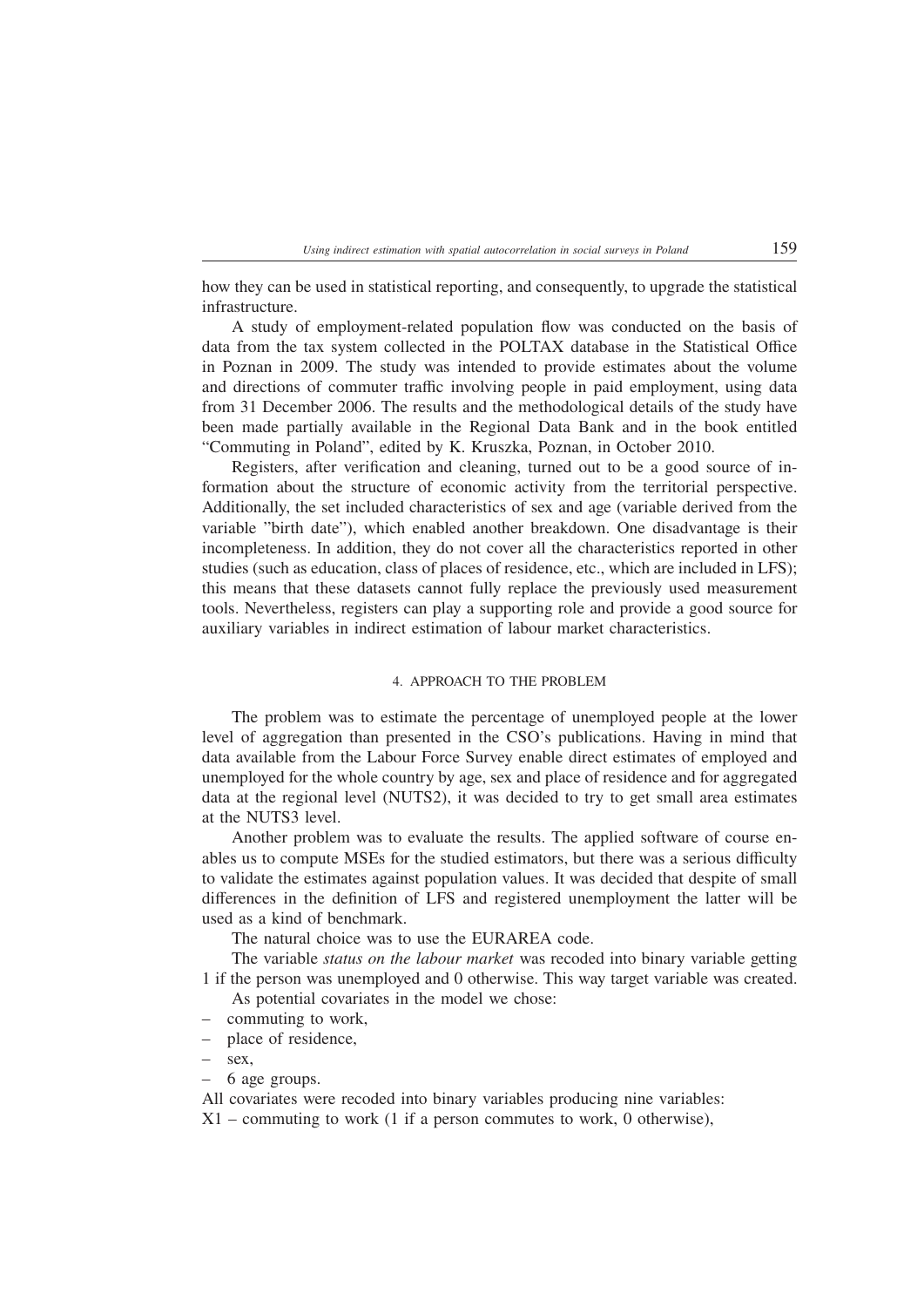| 160 | Tomasz Klimanek |
|-----|-----------------|
|-----|-----------------|

 $X2$  – place of residence (1 if a person lives in rural area, 0 otherwise),  $X3 - sex$  (1 if a person is a male, 0 otherwise), X4 – group of age (1 if a person is up to 20 years of age, 0 otherwise),  $X5$  – group of age (1 if a person is 20-24 years of age, 0 otherwise),  $X6$  – group of age (1 if a person is 25-34 years of age, 0 otherwise),  $X7$  – group of age (1 if a person is 35-44 years of age, 0 otherwise),  $X8$  – group of age (1 if a person is 45-54 years of age, 0 otherwise), X9 – group of age (1 if a person is over 55 years of age, 0 otherwise).

Then we used stepwise selection to get the following model (two variables were excluded from the model: X6 was not significant and X9 because of collinearity):

Table 1.

| Variable       | Parameter estimate | Standard error | t Value | Pr >  t |
|----------------|--------------------|----------------|---------|---------|
| Intercept      | 0.22376            | 0.18512        | 1.21    | 0.2317  |
| X1             | $-0.26409$         | 0.09227        | $-2.86$ | 0.0058  |
| X2             | 0.00630            | 0.02145        | 0.29    | 0.7700  |
| X <sub>3</sub> | $-0.50223$         | 0.45085        | $-1.11$ | 0.2699  |
| <i>X4</i>      | 2.40624            | 0.63456        | 3.79    | 0.0004  |
| X <sub>5</sub> | $-1.11075$         | 0.53435        | $-2.08$ | 0.0421  |
| X7             | $-1.25566$         | 0.30082        | $-4.17$ | 0.0001  |
| <i>X8</i>      | 1.00178            | 0.24339        | 4.12    | 0.0001  |

Model parameter estimates (domain level) after excluding X6 and X9

And its goodness of fit is as follows

Table 2.

Model goodness of fit (domain level) after excluding X6 and X9

| Root MSE       | 0.01236  | R-Square | 0.7191 |
|----------------|----------|----------|--------|
| Dependent Mean | 0.05522  | Adj R-Sq | 0.6852 |
| Coeff Var      | 22.37504 |          |        |

Although another two variables (X2 and X3) are not significant we decided to include them in the model as in our opinion they are of special importance (place of residence and sex).

### 5. METHODS

The seven "standard" estimators were applied:

– synthetic population level estimator NSMEAN,

– direct estimator,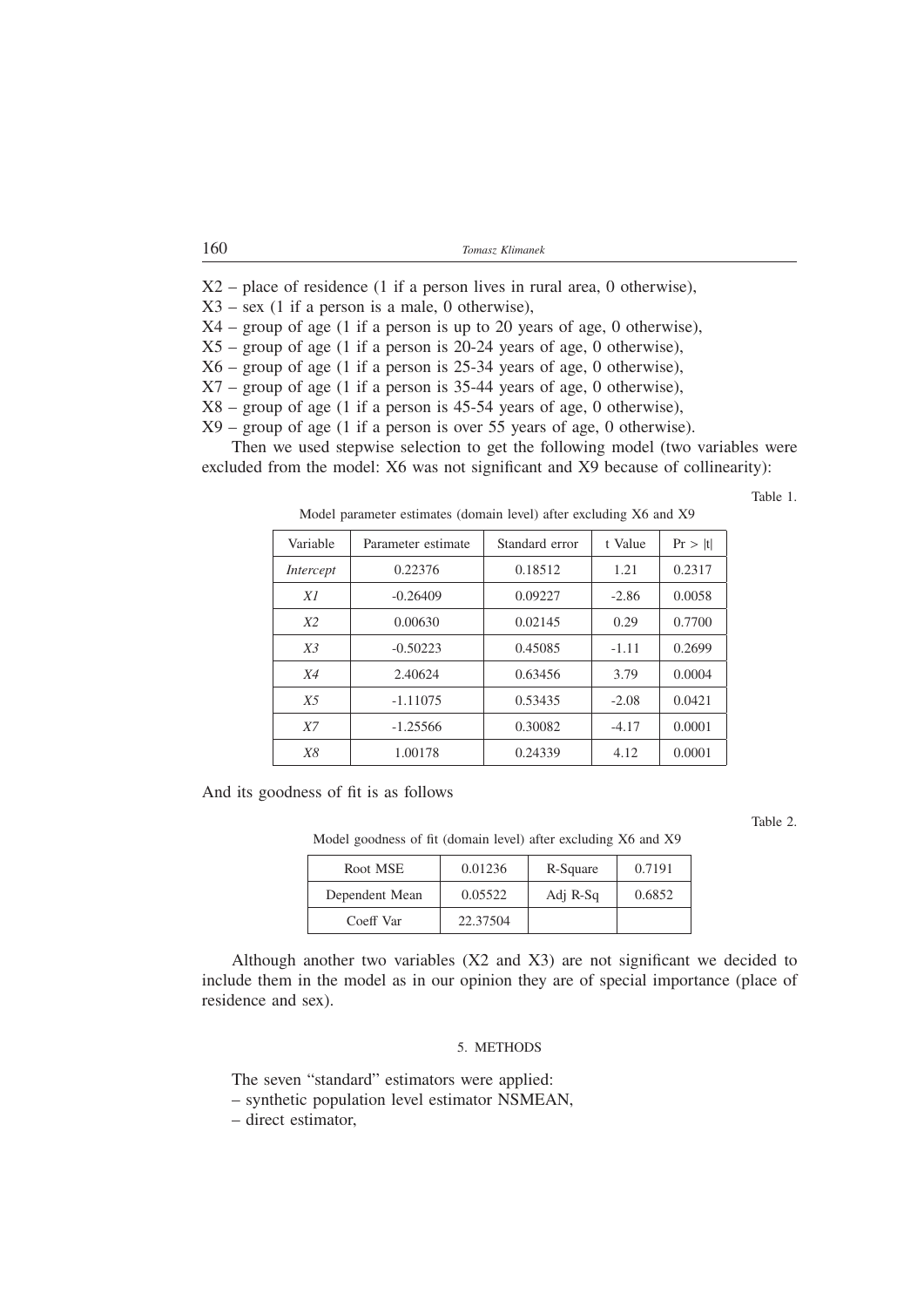– GREG with a standard linear regression model,

– synthetic estimator considered under two different models:

a) a linear two-level model with individual data,

b) a linear model with area-level covariates and a pooled sample estimate of within-area variance,

– EBLUP estimator using models:

a) a linear two-level model with individual data,

b) a linear model with area-level covariates and a pooled sample estimate of within-area variance.

The eighth method was also EBLUP estimator however based on the assumption of the existence of spatial autocorrelation – EBLUPGREG SPATIAL – a linear two-level model with individual data taking into account the spatial correlation structure. Direct estimator

$$
\hat{Y}_d^{DIRECT} = \frac{1}{\hat{N}_d} \sum_{i \in u_d} w_{id} y_{id},\tag{1}
$$

where:  $\hat{N}_d = \sum_{l}$ *i*∈*ud*  $w_{id}$ ,  $w_{id} = 1/\pi_{id}$ . MSE Estimator:

$$
M\hat{S}E(\hat{Y}_d^{DIRECT}) = \left(\frac{1}{\hat{N}_d}\right)^2 \sum_{i \in u_d} w_{id}(w_{id} - 1)(y_{id} - \hat{Y}_d^{DIRECT})^2
$$
 (2)

(assuming, that  $\pi_{id,jd'} = 0$ , for all  $d \neq d'$  or  $i \neq j$ . GREG Estimator

$$
y_{id} = \mathbf{x}_{id}^{T} \mathbf{\beta} + \varepsilon_{id},
$$
  
\n
$$
E(\varepsilon_{id}) = 0, \quad \text{Var} (\varepsilon_{id}) = \sigma_{\varepsilon}^{2},
$$
\n(3)

$$
\hat{Y}_d^{GREG} = \frac{1}{\hat{N}_d} \sum_{i \in s_d} \frac{y_i}{\pi_i} + \left(\bar{\mathbf{X}}_d^T - \frac{1}{\hat{N}_d} \sum_{i \in s_d} \frac{\mathbf{x}_i}{\pi_i}\right)^T \hat{\mathbf{\beta}},\tag{4}
$$

where  $\hat{N}_d = \sum \delta$ *i*∈*sd* 1 π*i* and  $\hat{\beta}$  are estimated by using LSM weighted by weights resulting from the sampling process:

$$
\hat{\beta} = \left(\sum_{i \in u_d} w_{id} x_{id} x_{id}^T\right)^{-1} \sum_{i \in u_d} w_{id} x_{id} y_{id},\tag{5}
$$

$$
E(\varepsilon_{id}) = 0, \quad Var (\varepsilon_{id}) = \sigma_{\varepsilon}^{2}.
$$
  
Assuming:  $r_{id} = y_{id} - \mathbf{x}_{id}^{T} \hat{\beta}$  and  $\hat{Y}_{d}^{GREG} = \sum_{i \in u_{d}} w_{id} g_{id} y_{id},$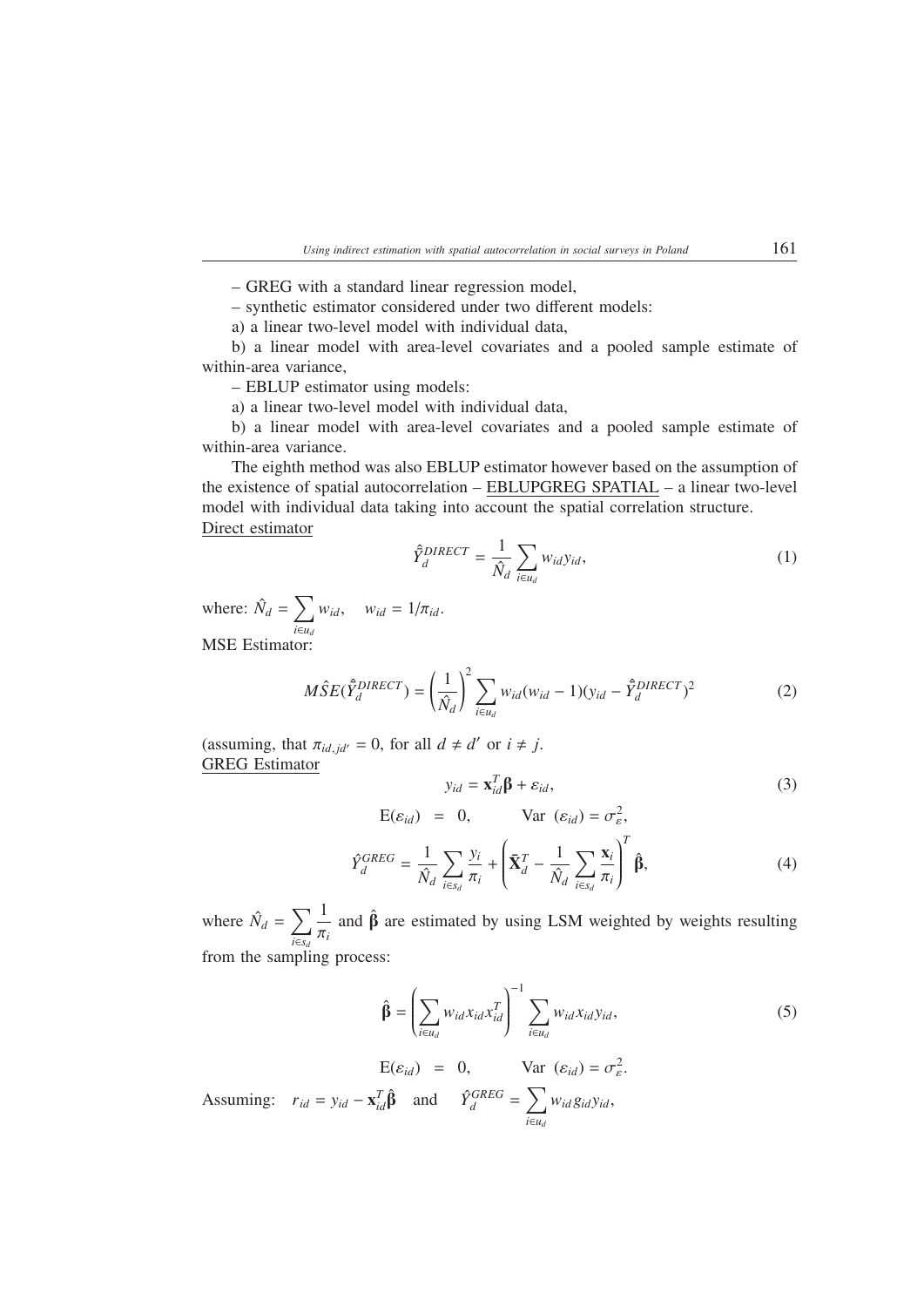162 *Tomasz Klimanek*

with weights 
$$
g: g_{id} = 1 + (\bar{X}_{d} - \bar{x}_{d})^{T} (\sum_{i \in u_{d}} w_{id} x_{id} x_{id}^{T})^{-1} x_{id},
$$
  

$$
M\hat{S}E(\hat{\Sigma}_{d}^{GREG}) = \sum_{i \in u_{d}} \sum_{j \in u_{d}} \frac{\pi_{ijd} - \pi_{id}\pi_{jd}}{\pi_{ijd}\pi_{id}\pi_{jd}} g_{id} r_{id} g_{jd} r_{jd}.
$$
(6)

## SYNTHETIC ESTIMATORS

### *MODEL A*

Standard two level linear model:

$$
y_{id} = x_{id}^T \beta + u_d + e_{id}, \qquad (7)
$$

$$
u_d \sim iid \ N(0, \sigma_u^2), \qquad e_{id} \sim iid \ N(0, \sigma_e^2),
$$
  

$$
\hat{Y}_d^{SYNTH} = \bar{\mathbf{X}}_d^T \hat{\boldsymbol{\beta}},
$$
 (8)

 $Z \bar{X}_{d} = (\bar{X}_{d,1}, ..., \bar{X}_{d,p})^{T}$ 

Estimator does not respect sampling weights

$$
M\hat{S}E(\hat{\bar{Y}}_{d}^{SYNTH}) = \hat{\sigma}_{u}^{2} + \bar{\mathbf{X}}_{d}\hat{\mathbf{V}}\bar{\mathbf{X}}_{d}^{T},
$$
\n(9)

where  $\hat{V}$  is the covariance matrix of covariates. *MODEL B*

Model for domain is as follows:

$$
\bar{y}_{d} = \bar{x}_{d}^{T} \beta + \xi_{d},\tag{10}
$$

where  $\xi_d \sim i i d \, N(0, \sigma_u^2$  +  $\sigma_e^2$  $\frac{\partial^2 e}{\partial n_d}$  and  $n_d$  denotes sample size for area *d*.

Variance  $\sigma_e^2$  is estimated according to the formula:

$$
\hat{\sigma}_e^2 = \frac{1}{n - na} \sum_i \sum_d (y_{id} - \bar{y}_{d})^2,\tag{11}
$$

where: *n*− sample size;

*na –* number of domains in the sample.

One level regression model with β i  $σ<sub>u</sub><sup>2</sup>$  estimated itreratively from:

$$
\hat{\beta} = (x^{\mathrm{T}} \mathbf{D}^{-1} x)^{-1} x^{\mathrm{T}} \mathbf{D}^{-1} y,\tag{12}
$$

where *y*− vector of the sample elements *y*,

*x* – matrix with rows consisting of  $x_d^T$ ,

D – diagonal matrix with iteratively updated values  $(\hat{\sigma}_u^2 +$  $\hat{\sigma}_e^2$  $\frac{\partial^2 e}{\partial n_d}$ ) on the diagonal.

$$
\hat{\Sigma}_d^{SYNTH} = \bar{\mathbf{X}}_d^T \hat{\boldsymbol{\beta}},\tag{13}
$$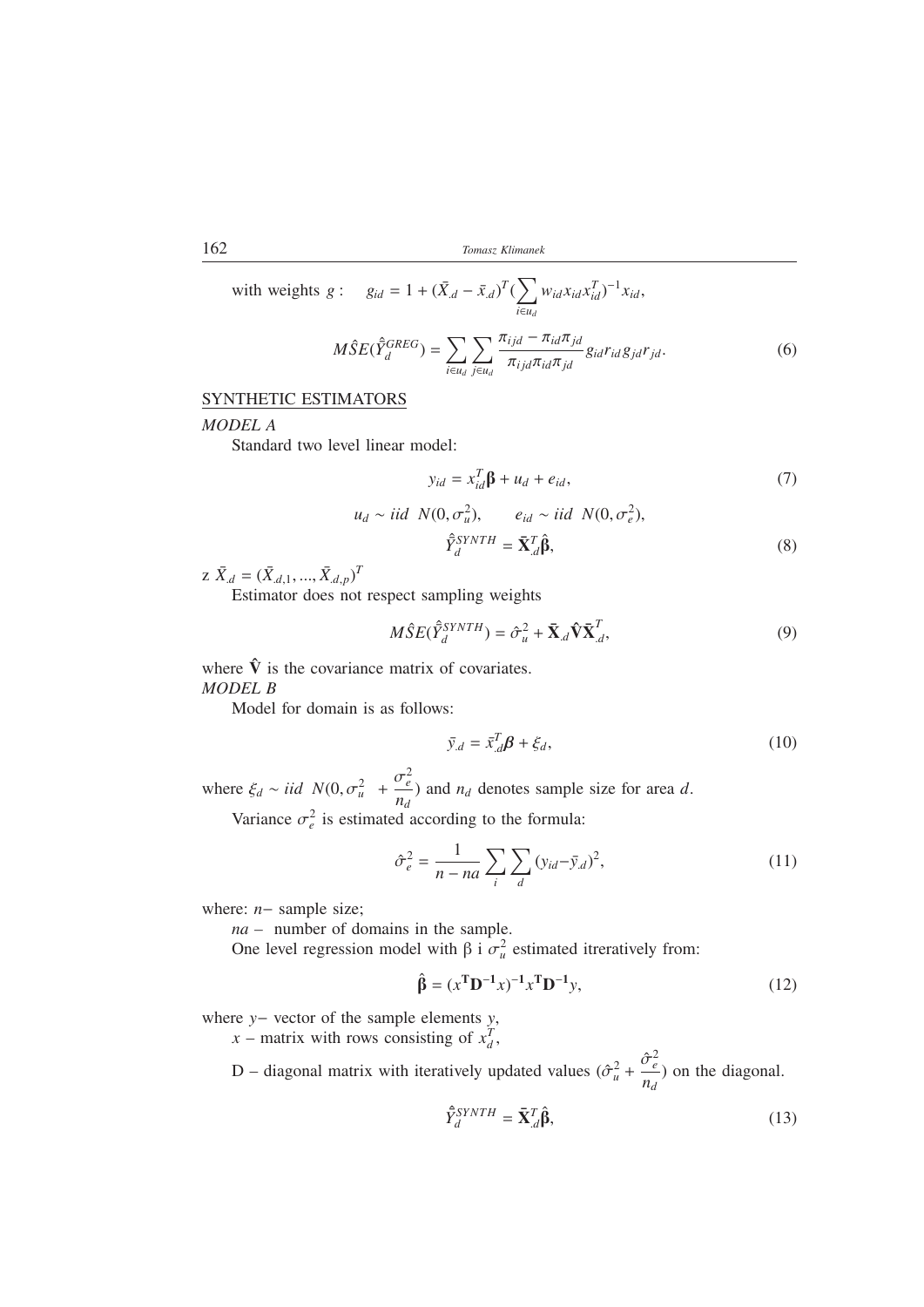$$
M\hat{S}E(\hat{Y}_d^{SYNTH}) = \hat{\sigma}_u^2 + \bar{\mathbf{X}}_d^T \hat{\mathbf{V}} \bar{\mathbf{X}}_d, \qquad (14)
$$

where  $\hat{\mathbf{V}}$  is the estimate of the covariance matrix  $(x^T \mathbf{D}^{-1} x)^{-1}$ . EBLUP ESTIMATORS

*MODEL A*

$$
\hat{\bar{Y}}_d^{EBLUP} = w_d^{EBLUP} \hat{\bar{Y}}_d^{GREG} + (1 - w_d^{EBLUP}) \hat{\bar{Y}}_d^{SYNTH},\tag{15}
$$

$$
w_d^{EBLUP} = \frac{\hat{\sigma}_u^2}{\hat{\sigma}_u^2 + \hat{\sigma}_{e}^2 |_{n_d}}.
$$
 (16)

In more details the models may be presented as follows:

EBLUP using MODEL A

$$
\hat{\bar{Y}}_d = \gamma_d (\bar{y}_{.d} - \bar{\mathbf{x}}_{.d}^{\mathrm{T}} \hat{\boldsymbol{\beta}}) + \bar{\mathbf{X}}_{.d}^{\mathrm{T}} \hat{\boldsymbol{\beta}},\tag{17}
$$

where:

$$
\gamma_d = \frac{\hat{\sigma}_u^2}{\hat{\sigma}_u^2 + \hat{\sigma}_{e}^2|_{n_d}},\tag{18}
$$

 $\bar{y}_d$ ,  $\bar{x}_d^T$ , are corresponding sample means of y and the covariates for domain *d*.  $\hat{\beta}, \hat{\sigma}_e^2, \hat{\sigma}_u^2$  are parameters estimated using standard two-level linear model.

MSE Estimators. *ESTIMATOR 1*

$$
M\hat{S}E(\hat{\bar{Y}}_d) = \frac{\gamma_d \hat{\sigma}_e^2}{n_d} + (1 - \gamma_d)^2 \bar{\mathbf{X}}_d^T \hat{\mathbf{V}} \bar{\mathbf{X}}_d
$$
(19)

*ESTIMATOR 2*

$$
M\hat{S}E(\hat{Y}_d) = \frac{\gamma_d \hat{\sigma}_e^2}{n_d} + (1 - \gamma_d)^2 \left(\bar{\mathbf{X}}_{d}^T \hat{\mathbf{V}} \bar{\mathbf{X}}_{d}\right) +
$$
  

$$
2 \times \left(\frac{\hat{\sigma}_e^2}{n_d}\right)^2 \left(\hat{\sigma}_u^2 + \hat{\sigma}_e^2\Big|_{n_d}\right)^{-3} \left(V\hat{a}r(\hat{\sigma}_u^2) + \frac{\hat{\sigma}_u^4}{\hat{\sigma}_e^4}V\hat{a}r(\hat{\sigma}_e^2) - 2\frac{\hat{\sigma}_u^2}{\hat{\sigma}_e^2}C\hat{\sigma}v(\hat{\sigma}_u^2, \sigma_e^2)\right),
$$
 (20)

where:

$$
\begin{aligned} V\hat{a}r(\hat{\sigma}_e^2) &= \frac{2\hat{\sigma}_e^4}{m_1 - m_2 - p}, \\ C\hat{\sigma}v(\hat{\sigma}_e^2, \hat{\sigma}_u^2) &= \frac{2\hat{\sigma}_e^2\hat{\sigma}_u^2}{m_1 - m_2 - p}, \\ V\hat{a}r(\hat{\sigma}_u^2) &= V\hat{a}r(\hat{\rho})V\hat{a}r(\hat{\sigma}_e^2) + \hat{\sigma}_e^4V\hat{a}r(\hat{\rho}) + \hat{\rho}^2V\hat{a}r(\hat{\sigma}_e^2), \end{aligned}
$$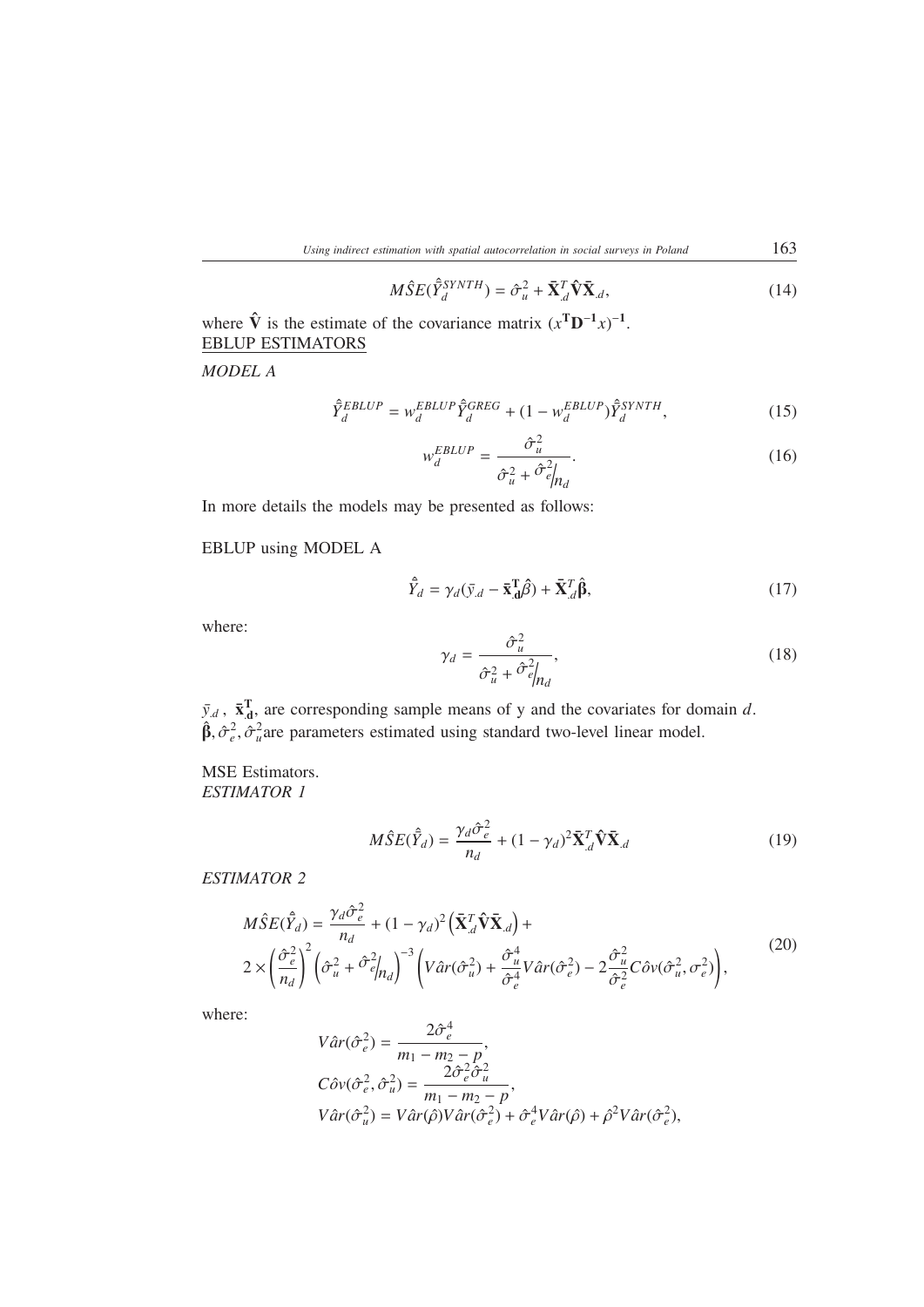*m*<sub>1</sub>− number of selected units,

*m*<sub>2</sub>− number of domains,

 $\rho = \sigma_u^2 / \sigma_e^2$  is the variance ratio,

$$
V\hat{a}r(\hat{\rho}) = \frac{2}{\sum_{d} n_{d}^{2} \left(1 + n_{d}\hat{\rho}\right)^{2}},
$$

where  $\hat{V}$  is the covariance matrix of covariates.

*Vâr*( $\hat{\sigma}_e^2$ ) is estimated variance  $\hat{\sigma}_e^2$  and *Vâr*( $\hat{\sigma}_u^2$ ) is estimated variance  $\hat{\sigma}_u^2$ . Estimator 1 is a corresponding approximation if the number of domains is large. Estimator 2 may be applied in any case.

*MODEL B*

$$
\hat{\bar{Y}}_d^{EBLUP} = w_d^{EBLUP} \hat{\bar{Y}}_d^{DIRECT} + (1 - w_d^{EBLUP}) \hat{\bar{Y}}_d^{SYNTH},\tag{21}
$$

$$
w_d^{EBLUP} = \frac{\hat{\sigma}_u^2}{\hat{\sigma}_u^2 + \hat{\psi}_d}.
$$
 (22)

EBLUP using MODEL B.

$$
\hat{\bar{Y}}_d^{EBLUP} = \gamma_d \hat{\bar{Y}}_d^{direct} + (1 - \gamma_d) \bar{\mathbf{X}}_d^T \hat{\boldsymbol{\beta}},\tag{23}
$$

$$
\gamma_d = \frac{\hat{\sigma}_u^2}{\hat{\sigma}_u^2 + \hat{\sigma}_e^2},\tag{24}
$$

where

$$
\hat{\beta} = (x^{\mathbf{T}} \mathbf{D}^{-1} x)^{-1} x^{\mathbf{T}} \mathbf{D}^{-1} y,\tag{25}
$$

where:

*y*− vector of the sample elements *y*,

x – matrix with rows consisting of  $\bar{x}_d^T$ ,

D – diagonal matrix with iterative updated values  $(\hat{\sigma}_u^2 + \hat{\sigma}_e^2)$  on the diagonal.

MSE Estimators

ESTIMATOR 1  

$$
M\hat{S}E(\hat{Y}_d) = \gamma_d \hat{\psi}_d + (1 - \gamma_d)^2 \left(\bar{\mathbf{X}}_{d}^T \hat{\mathbf{V}} \bar{\mathbf{X}}_{d}\right),
$$
(26)

 $\hat{\psi}_d$  is an estimator of residual variance inside domains  $\hat{\psi}_d = \frac{\sigma_e^2}{g}$  $\frac{e}{n_d}$ .

# *ESTIMATOR 2*

$$
M\hat{S}E(\hat{Y}_d) = \gamma_d\hat{\psi}_d + (1 - \gamma_d)^2 \left(\bar{\mathbf{X}}_d^T \hat{\mathbf{V}} \bar{\mathbf{X}}_d\right) + \hat{\psi}_d^2 \left(\hat{\sigma}_u^2 + \hat{\psi}_d\right)^{-3} V \hat{a}r(\hat{\sigma}_u^2)
$$
(27)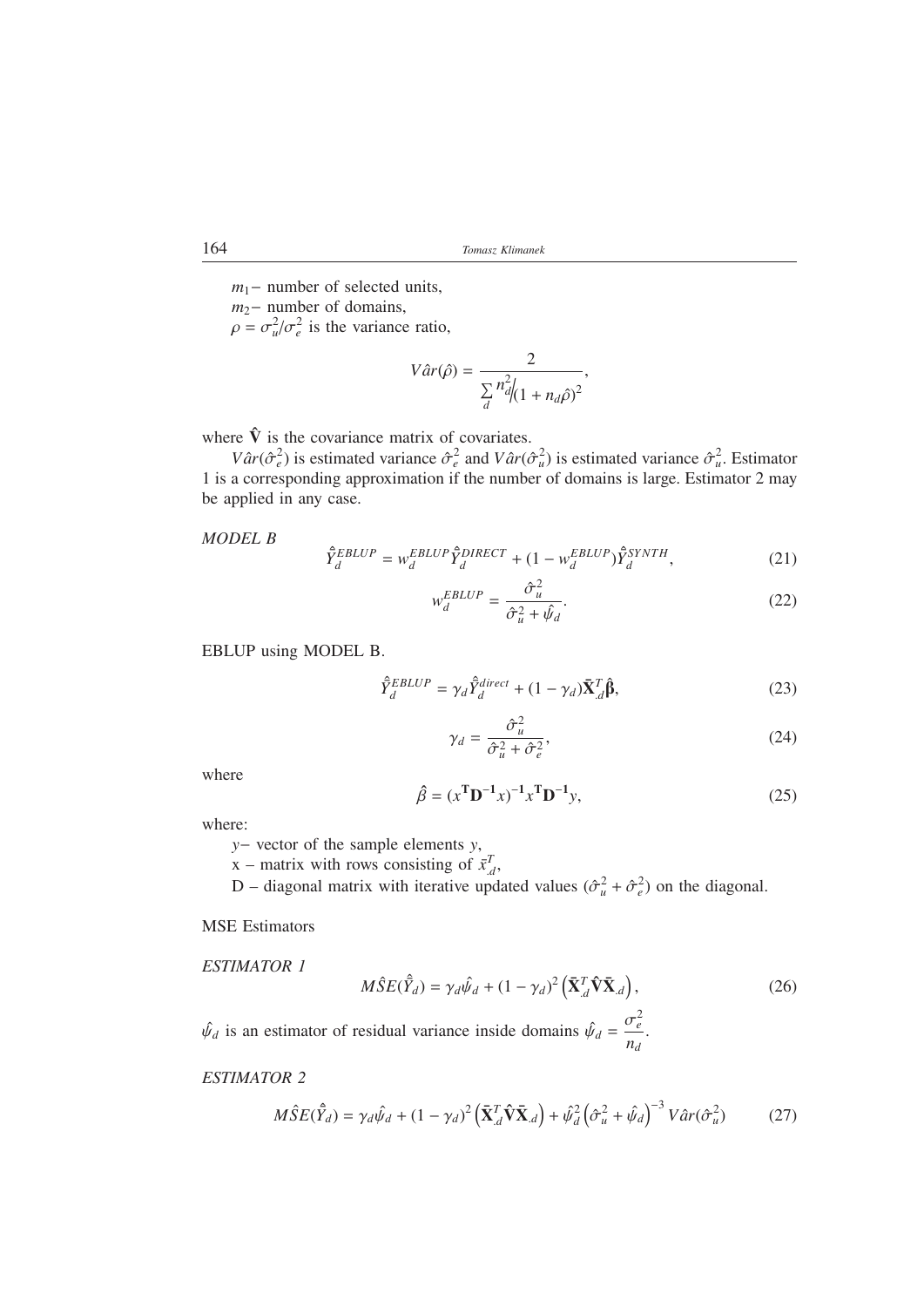## *ESTIMATOR 3*

$$
M\hat{S}E(\hat{Y}_d) = \gamma_d\hat{\psi}_d + (1 - \gamma_d)^2 \left(\bar{\mathbf{X}}_d^T \hat{\mathbf{V}} \bar{\mathbf{X}}_d\right) + 2 \times \hat{\psi}_d^2 \left(\hat{\sigma}_u^2 + \hat{\psi}_d\right)^{-3} V \hat{a}r(\hat{\sigma}_u^2),\tag{28}
$$

where  $\hat{\mathbf{V}}$  is the covariance matrix of covariates and  $V \hat{a} r(\hat{\sigma}_u^2)$  is an estimate of  $\hat{\sigma}_u^2$ .

### EBLUP using spatial correlation (EBLUPGREG SPATIAL)

Software prepared by ISTAT was based on re-formulation of the expressions contained in Saei and Chambers (2003) in order to obtain a more efficient SAS code.

The considered model is the general linear mixed model

$$
y = X\beta + Zu + e,\tag{29}
$$

where:

**<sup>X</sup>** and **<sup>Z</sup>** are known matrices of order N×P and N×DOM respectively;

**X** is the matrix of the population values of the covariates and **Z** is the incidence matrix for the spatial random area effect;

**e** and **u** are vectors of random variables with mean and variance and covariance matrices expressed respectively by the couples:

$$
N \sim [0, \sigma^2 I_N],
$$
  

$$
N \sim [0, \sigma_U^2 A],
$$

*I<sub>N</sub>* being the identity matrix of order N and A square matrix of order DOM allowing a spatial correlation structure to be included in the model. The generic element of A  $a_{dd'}$  is given by

$$
\mathbf{a}_{(dd')} = \left[1 + \delta_{(dd')} \exp\left(\frac{dist(d, d')}{\alpha}\right)\right]^{-1},\tag{30}
$$
\n
$$
\delta_{(dd')} = \begin{cases}\n0 \text{ for } d = d', \\
1 \text{ for } d \neq d',\n\end{cases}
$$

 $dist(d, d')$  is the Euclidean distance between centroids of area d and d'.

#### 6. SOFTWARE

The software used in the study was SAS. We started from using PROC SUR-VEYMEANS to compute the *direct* estimator. Then the EURAREA code was implemented. Not only were Seven Standard Estimators computed but the EBLUPGREG software with its options was tested to find out whether to allow for spatial autocorrelation or not. The SAS software was also used for computing coordinates of the centroids which are of special importance in estimation conducted via EBLUPGREG taking into account the spatial dependence.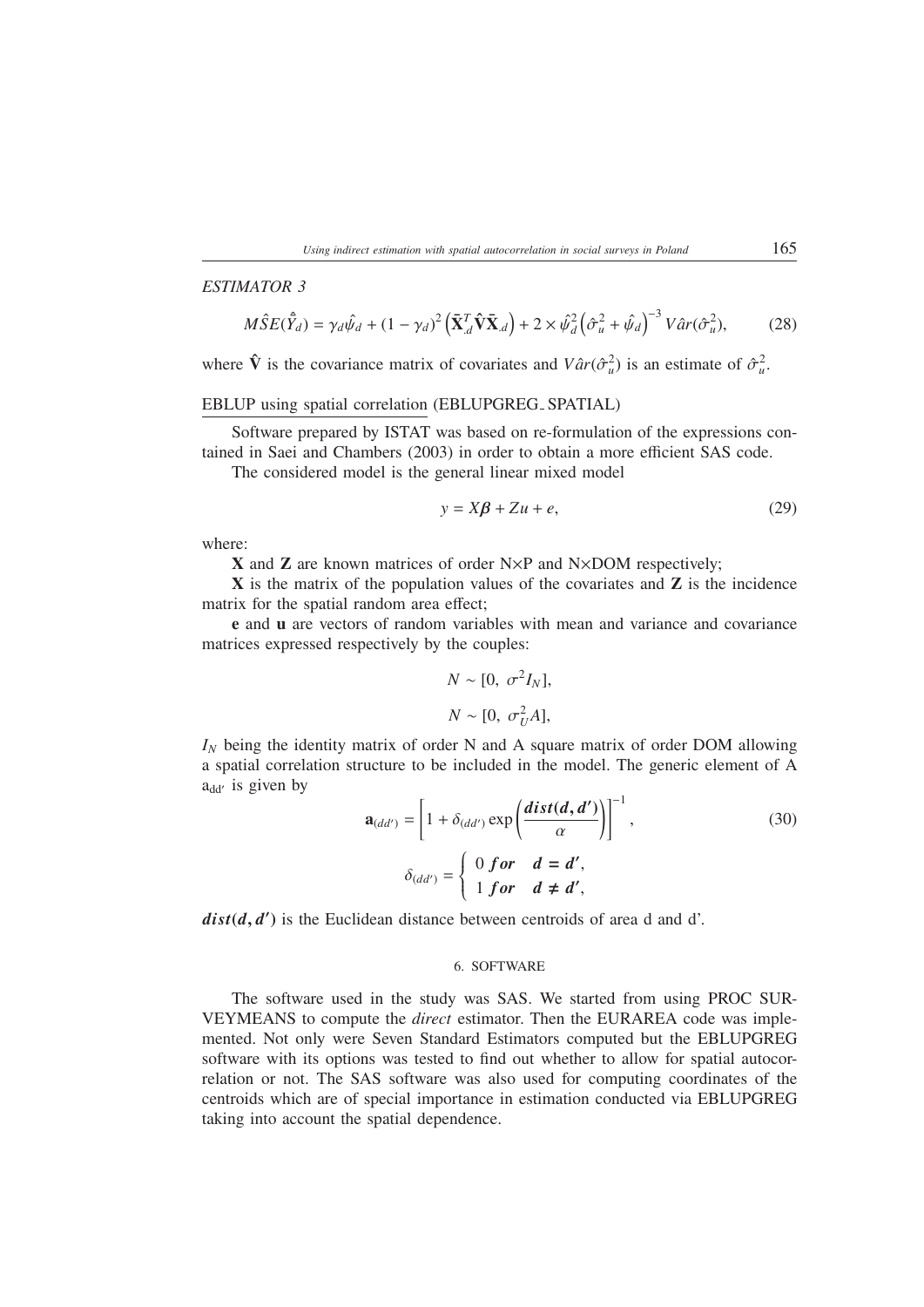166 *Tomasz Klimanek*



Figure 1. Centroids of small domains – NUTS4

7. RESULTS

Figures 2 and 3 show that the spatial pattern of the direct estimates for NUTS3 level fits quite well to the pattern of the values coming from the administrative registers.



Figure 2. Direct estimates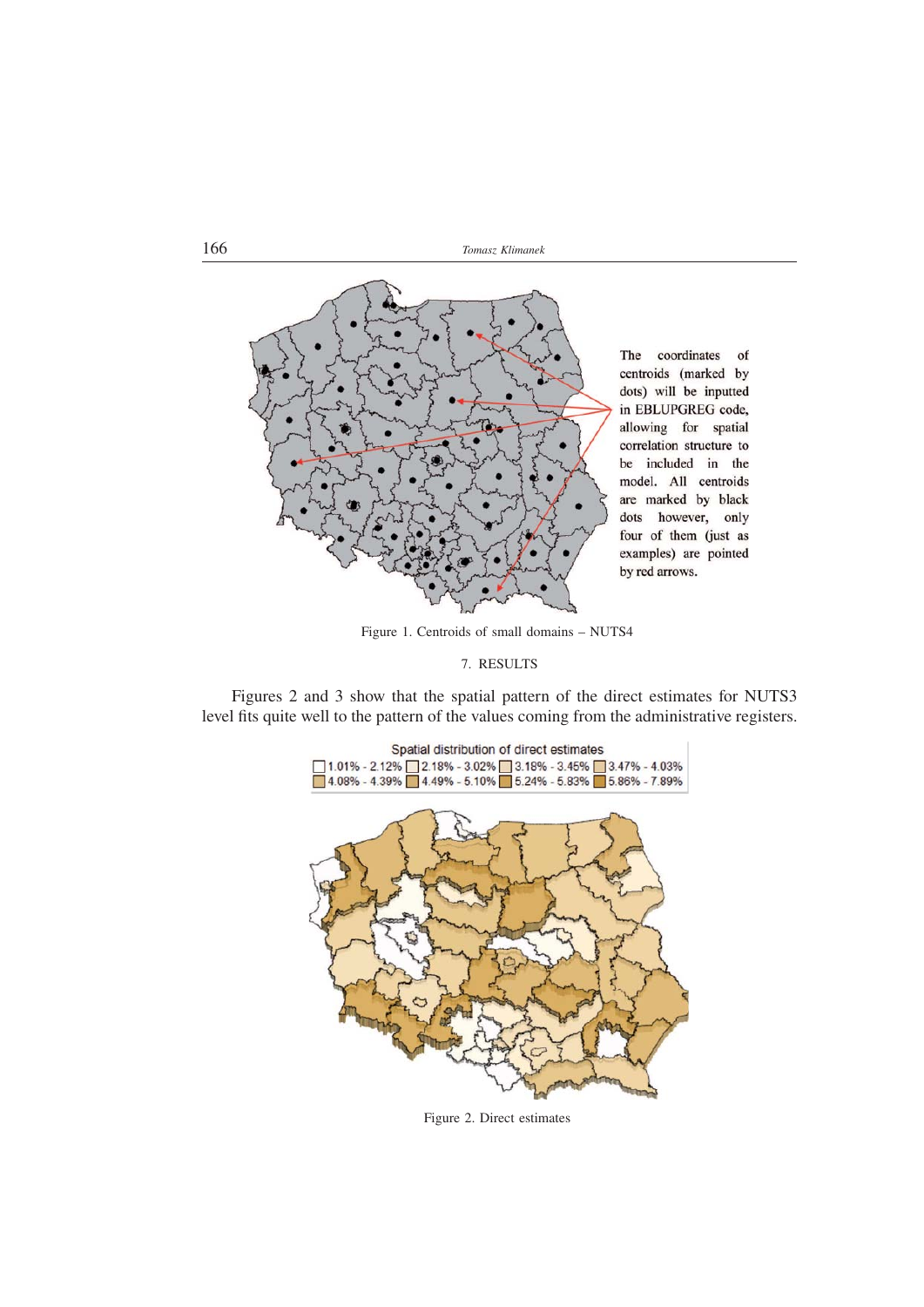

Figure 3. Registered unemployment

The following figures (Fig.  $4 - Fig.10$ ) give some overview on how the applied estimators reproduce the registered unemployment. The Figure 4 showed that direct estimates of ILO (International Labor Bureau) unemployment are in most of the cases lower for the NUTS3 areas than registered unemployment. Quite different situation is presented on the Figure 5. In case of model assisted estimator (GREG) the estimated unemployment from LFS is higher than registered. However if the ranges of unemployment are compared one could see that direct estimates have slightly more narrow range when compared with GREG. The registered unemployment ranges from 1.41% to 10.77%, direct estimates range from 1.01% to 7.89% and finally GREG from 2.92% to 10.89%.

Synth A estimator has the smallest variance but the bias in this case is unacceptable. Synth B estimates are quite similar to direct ones. However the range for the estimates obtained while applying Synth B is very short – from 2.35% to 5.94%. So one could conclude that smoothing of the estimates is too strong.

The comparison of the EBLUP estimators based on different assumptions revealed that they should be of a special interest in applications of small area methodology in Labor Force Survey. The results obtained suggest their bias is relatively small with relatively small variation. For instance the range of estimates produced by EBLUP-GREG SPATIAL (which takes into consideration the spatial structure of data) is from 4.50% to 10.34%. One should notice that even some basic assumptions relating to the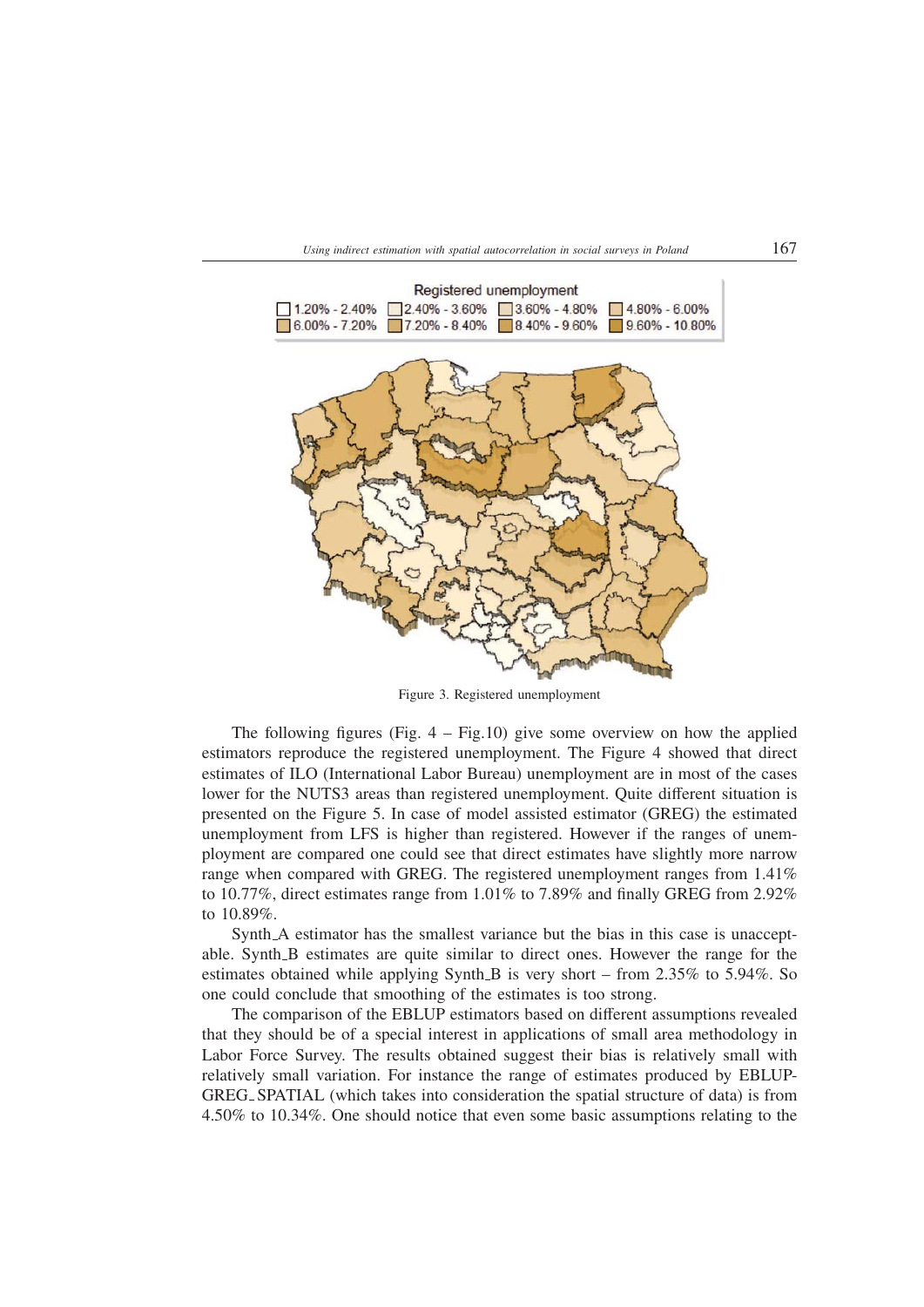168 *Tomasz Klimanek*



Figure 4. Comparison of registered unemployment rate and direct estimates



Figure 5. Comparison of registered unemployment rate and greg estimates



Figure 6. Comparison of registered unemployment rate and Synth A estimates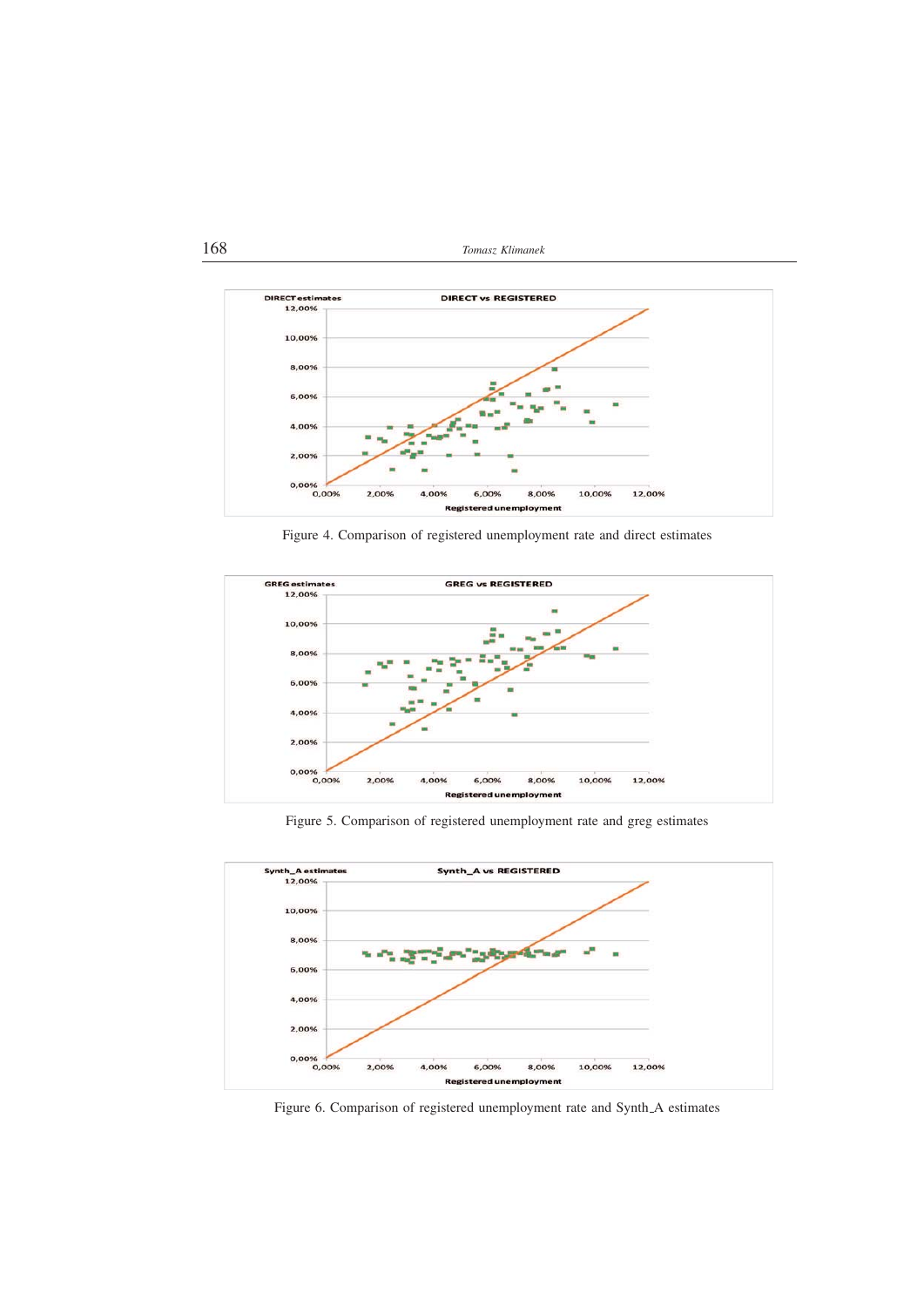

Figure 7. Comparison of registered unemployment rate and Synth B estimates

nature of variable are violated (number of unemployed people aging 15 and more is not a continuous variable and the distribution could not be normal), the behavior of the EBLUPs is quite well.

The estimates obtained by application of EBLUP\_A and EBLUP\_B models show the same patters as their direct components. EBLUP A is a linear combination of GREG and SYNTH\_A while EBLUP\_B is a linear combination of DIRECT and SYNTH\_B.

We also compared the MSE of the studied estimators. The software produced in EURAREA project computes the MSE of seven standard estimators and also for spatial version of EBLUPGREG estimator. However the approach presented by us has two simplifications. In fact for DIRECT and GREG estimators we have mainly variance as these two estimators are design unbiased. The second problem while applying EU-RAREA code the reader should realize is the fact, that the quality assessment measures are computed assuming simple random sampling. In fact the sampling design applied in LFS surveys is rather stratified and two-stage in most cases.



Figure 8. Comparison of registered unemployment rate and EBLUP A estimates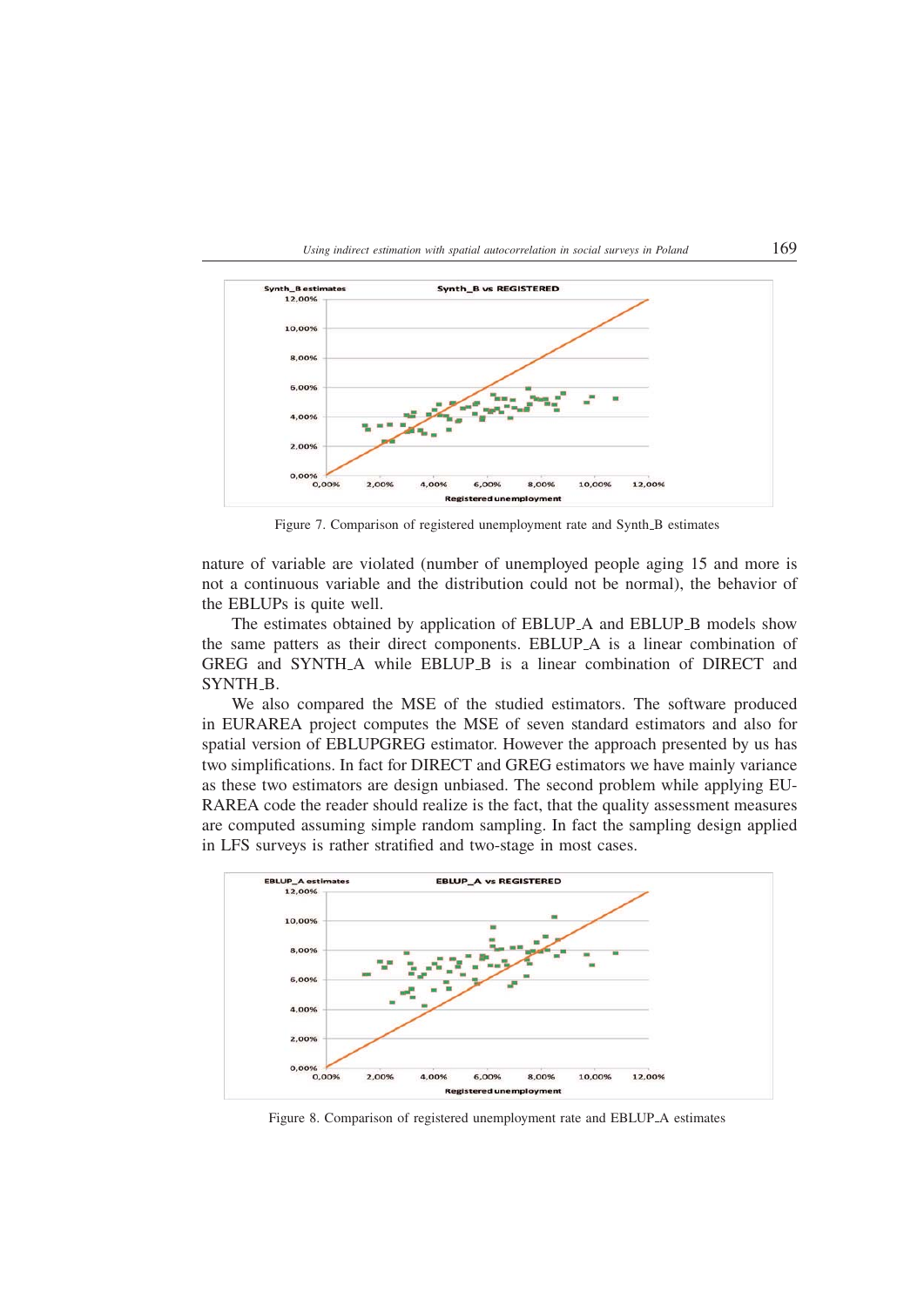

Figure 9. Comparison of registered unemployment rate and EBLUP B estimates



Figure 10. Comparison of registered unemployment rate and EBLUPGREG SPATIAL estimates



Figure 11. Distribution of MSEs (NUTS3 ordered according to increasing sample size)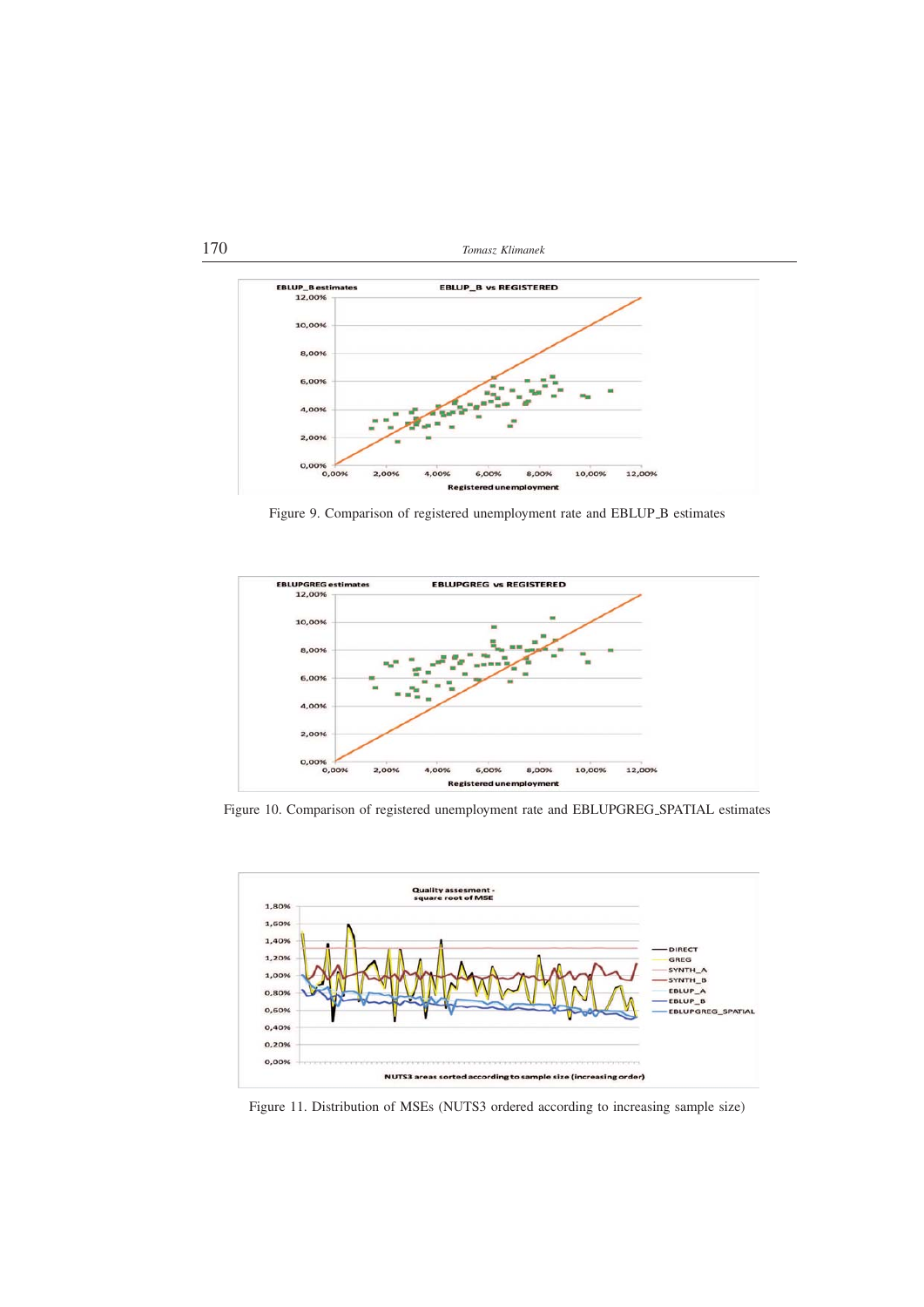The last Figure (11) presents the distribution of MSEs where the NUTS3 were ordered according to the increasing sample size. The highest values of MSEs are connected with SYTH A estimator. In this case the important input in its value is the input of bias. The design unbiased estimators – DIRECT and GREG show a quite high amount of variance which is slightly smaller in the case of GREG. However when sample size increases the variance of the DIRECT estimator is decreasing. In the case of SYNTH the variance is rather constant. The best performance as far as the behavior of the estimation is concerned is connected with EBLUPs. They are quite similar and have the smallest MSE.

#### *Poznan University of Economy*

#### LITER ATLIR A

- [1] Bracha, C., Lednicki, B. and Wieczorkowski, R., (2003), *Estimation of Data from the Polish Labour Force Surveys by poviats (counties) in 1995—2002* (in Polish), Central Statistical Office of Poland, Warsaw.
- http://www.stat.gov.pl/cps/rde/xbcr/gus/PUBL estymacja danych z bad na poziomie pow dla lat 1995 2002.pdf [2] Chandra H., Salvati N., Chambers R., (2009), *Small Area estimation for Spatially Correlated Pop-*
- *ulations A Comparison of Direct and Indirect Model-Based Methods,* Southampton Statistical Sciences Research Institute, Methodology Working Paper M07/09, University of Southampton.
- [3] D'Alo M., Falorsi S., Solari F., (2004), ` *EURAREA Documentation on SAS/IML program on Linear Mixed Model with Spatial Correlated Area Effects in Small Area Estimation*, EURAREA Deliverable 3.3.2
- [4] *EURAREA Project Reference Volume,* http://www.statistics.gov.uk/eurarea.
- [5] *EURAREA EBLUPGREG Software Documentation*, Statistics Finland EURAREA Consortium, Deliverables D2.3.2, D3.3.2, 2004.
- [6] Gołata E., (2004), *Estymacja pośrednia bezrobocia na lokalnym rynku pracy*, Wydawnictwo AE w Poznaniu, Poznań.
- [7] Kruszka K., (ed.), (2010), *Commuting in Poland*, Statistical Office in Poznań, Poznań.
- [8] Kubacki J., (2004), *Application of the Hierarchical Bayes Estimation to the Polish Labour Force Survey*, Statistics in Transition, 6 (5), 785-796, Warsaw.
- [9] Saei A., Chambers R., (2003), *Small Area Estimation: A Review of Methods Based on the Application of Mixed Models*, University of Southampton.
- [10] Saei A., Chambers R., (2004), *Small Area Estimation Under Linear and Generalized Linear Mixed Models With Time and Area Effects*, University of Southampton.

### WYKORZYSTANIE ESTYMACJI POŚREDNIEJ UWZGLĘDNIAJĄCEJ KORELACJĘ PRZESTRZENNĄ W BADANIACH SPOŁECZNYCH W POLSCE

#### Streszczenie

Artykuł przedstawia propozycję wykorzystania metod estymacji pośredniej (w tym także tej metody, która uwzględnia korelację przestrzenną) do oszacowania pewnych charakterystyk rynku pracy w populacji osób w wieku 15 lat i więcej w przekroju podregionów w Polsce w 2008 roku. Jest to bardziej szczegółowy poziom agregacji przestrzennej niż ten prezentowany w publikacjach Głównego Urzędu Statystycznego